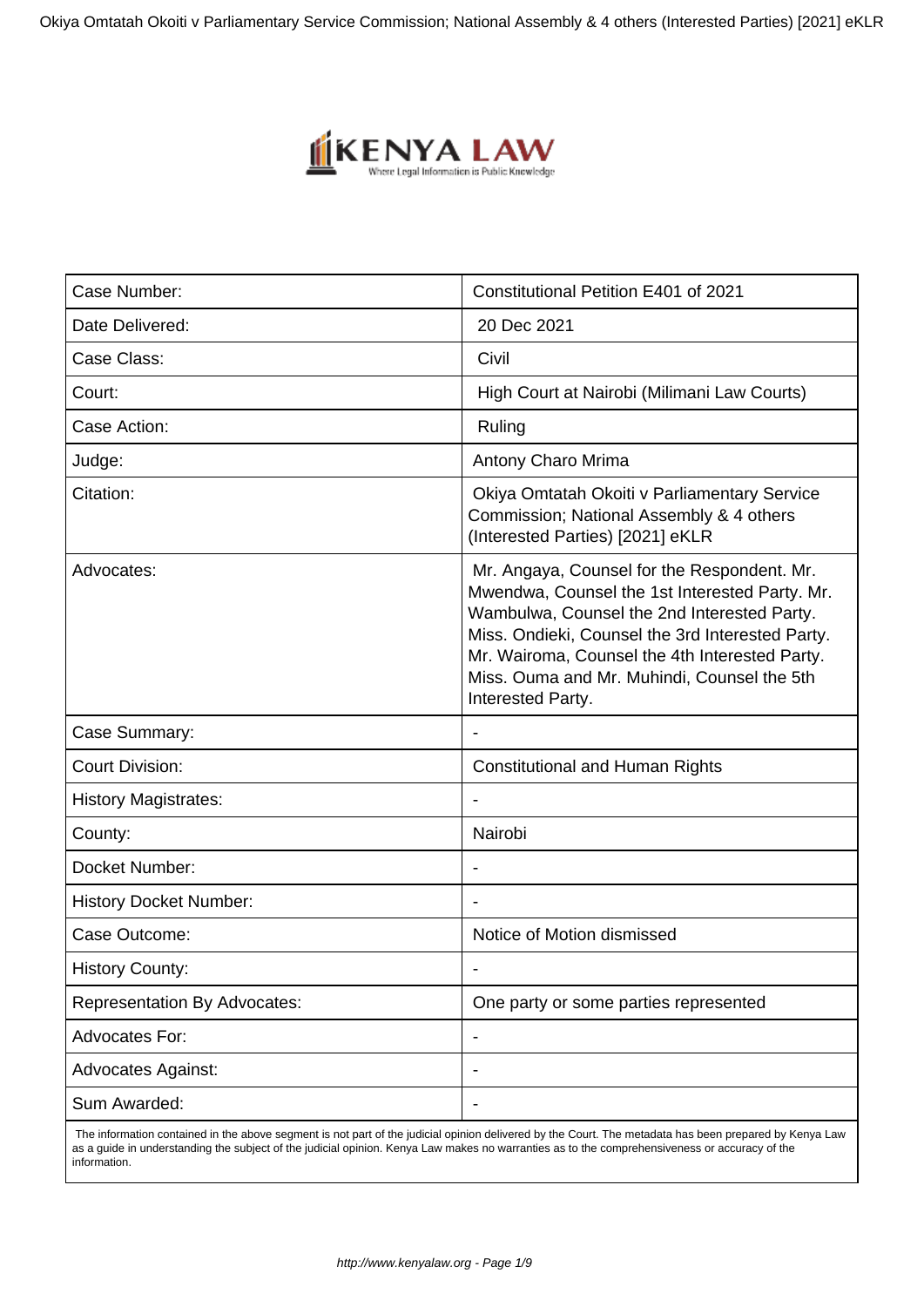# **REPUBLIC OF KENYA**

# **IN THE HIGH COURT OF KENYA**

# **AT NAIROBI**

# **CONSTITUTIONAL AND HUMAN RIGHTS DIVISION**

*(Coram: A.C. Mrima, J***.***)*

# **CONSTITUTIONAL PETITION NO. E401 OF 2021**

# **-BETWEEN-**

**OKIYA OMTATAH OKOITI.................................................................................PETITIONER**

# **-VERSUS-**

# **THE PARLIAMENTARY SERVICE COMMISSION................ RESPONDENT**

**-AND-**

**1. THE NATIONAL ASSEMBLY**

**2. THE SENATE**

**3. THE AUDITOR GENERAL**

## **4. THE INSURANCE REGULATORY AUTHORITY**

# **5. THE ASSOCIATION OF KENYA INSURERS......INTERESTED PARTIES**

## **RULING NO. 2**

1. On 25<sup>th</sup> October, 2021, this Court rendered Ruling No. 1.

2. The Court enjoined the five Interested Parties herein and directed each of them to file their responses to the Petition and the Notice of Motion dated 30<sup>th</sup> September, 2021. The ruling on the application was deferred in Ruling No. 1 pending the filing of the responses by the Interested Parties.

3. The matter was scheduled to come up on  $9<sup>th</sup>$  December, 2021. However, the Hon. Judge was indisposed and the Deputy Registrar deferred the matter to  $2<sup>nd</sup>$  March, 2022. As a result, the Petitioner filed a Notice of Motion dated 9<sup>th</sup> December, 2021 under certificate of urgency seeking some interim prohibitory orders against the execution of the contract between the Respondent and the successful bidder.

4. The Notice of Motion dated 9<sup>th</sup> December, 2021 was considered by the Duty Judge and directed to be served. It was scheduled for directions on  $16^{th}$  December, 2021.

5. When the matter came up before Court on 16<sup>th</sup> December, 2021, it was confirmed that all the Interested Parties had filed their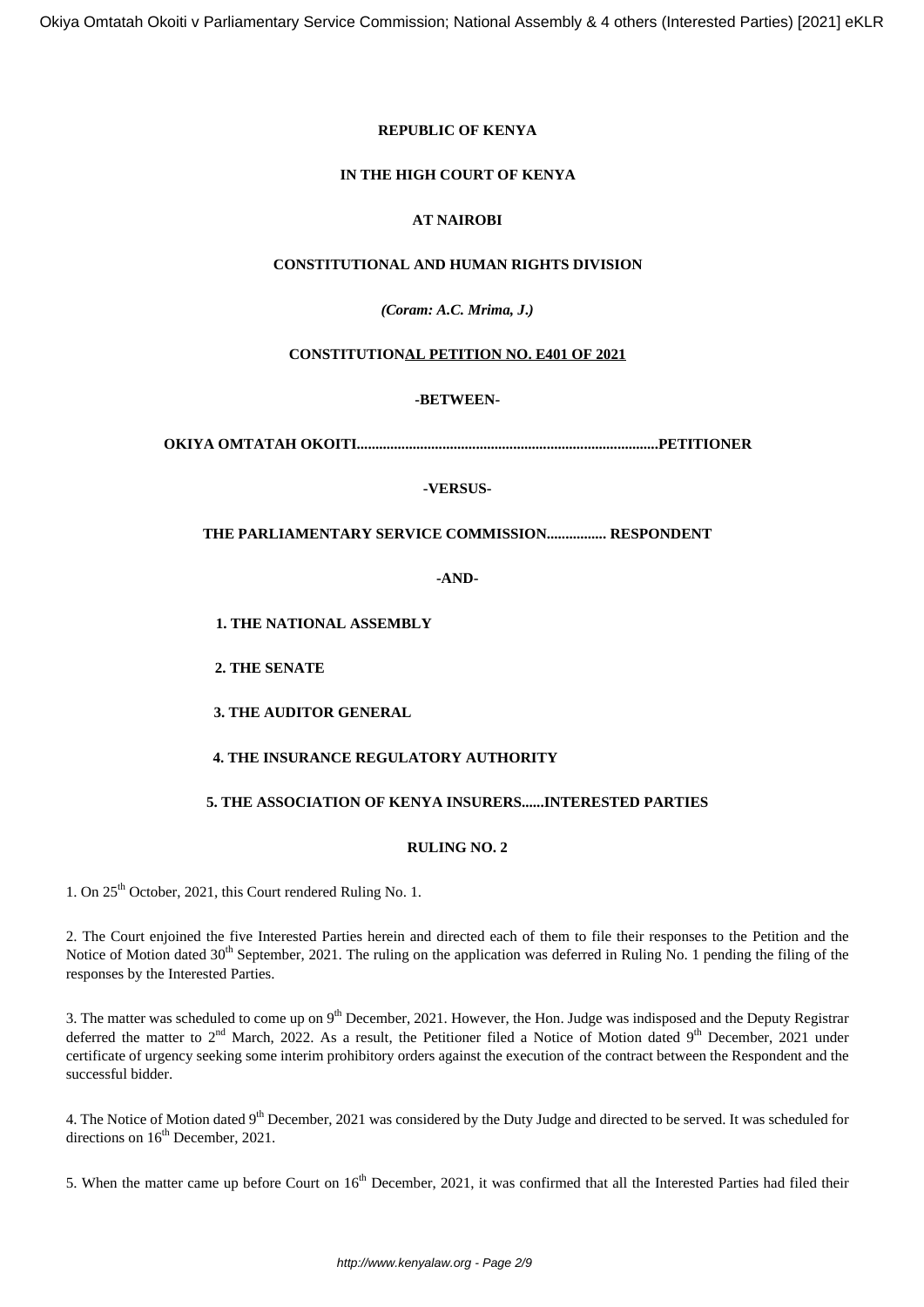respective responses as directed.

6. The Court was made aware of another application by way of Notice of Motion dated 16<sup>th</sup> December, 2021. That application had been filed that morning by the Petitioner. The application sought to enjoin the successful bidder who had entered into a contract with the Respondent the day before.

7. The parties, therefore, made further submissions on the best way forward and which submissions were to be taken into account in determining the Notice of Motion dated  $30<sup>th</sup>$  September, 2021.

8. In urging the Court to grant the conservatory orders sought, the Petitioner informed the Court that the proceedings before the Pubic Procurement Administrative Board, being Application No. 142 of 2021, were determined in favour of the Respondent and a contract signed between the Respondent and the successful bidder.

9. According to the Petitioner, the execution of the contract contravened Section 168 of the Pubic Procurement and Asset Disposal Act, 2015 and it was aimed at defeating the current proceedings. The Petitioner submitted that the Respondent was acting with impunity and ought to be stopped on its tracks by the grant of the conservatory orders.

10. The Respondent was of the contrary position. It submitted that since the current medical cover contract was ending on  $31<sup>st</sup>$ December, 2021, there was urgency and necessity in entering into the contract which is to commence on  $1<sup>st</sup>$  January, 2022.

11. This Court has carefully perused the documents filed on record including the pleadings, the responses and the several applications.

12. In the main, the Petition prays for the following orders: -

i. A DECLARATION that Tender No. PJS/007/2021-22 for provision, with effect from 1<sup>st</sup> January, 2022, of a two-year Medical Insurance Cover for members of Parliament who will have only seven months and nine days to be in office is wasteful and unreasonable and, unconstitutional, null and void ab initio.

ii. AN ORDER Quashing the Tender No. PJS/007/2021-2022 for provision of Medical Insurance cover for members of Parliament.

iii. AN ORDER that the respondent pays the Petitioner's costs of this suit.

iv. Any other relief the court may deem just to grant.

13. Despite the numerous applications on record and the proceedings which were undertaken before the Pubic Procurement Administrative Board, this Court should not lose focus of the dispute in these proceedings as pleaded in the Petition.

14. There is no doubt that the main contention raised by the Petitioner in these proceedings is that the impugned procurement is wasteful of public funds and unreasonable thereby unconstitutional, null and void and that it ought to be quashed.

15. As I already stated in Ruling No. 1, this Court takes the issues raised in these proceedings with the seriousness they deserve. The Court also urged the Respondent to be more vigilant even as the matter progressed.

16. This Court has intently considered the contents of the responses by the Interested Parties. The Insurance Regulatory Authority and the Association of Kenya Insurers gave their views on the matter. This Court has found them useful in aiding it to chart the best way forward.

17. Both Insurance Regulatory Authority and the Association of Kenya Insurers are of the view that the impugned tender process does not necessarily lead to loss of public funds going by the market practice.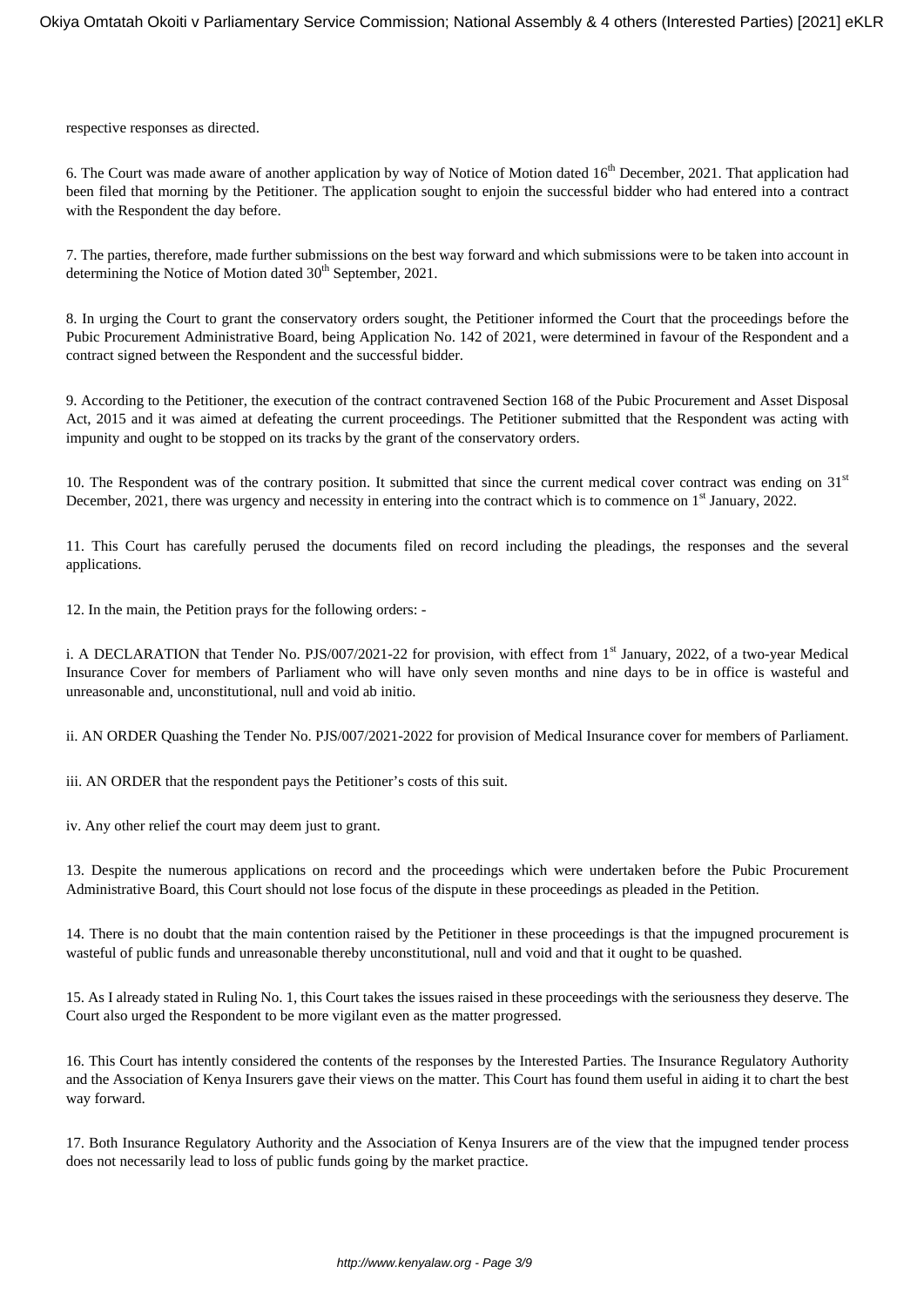18. The Association of Kenya Insurers proposed further measures which this Court may take to take care of the respective parties' concerns even as the matter progresses.

19. One of the hotly contested issue was the execution of the contract between the Respondent and the successful bidder even before the expiry of the grace period of 14 days provided for under Section 168 of the Pubic Procurement and Asset Disposal Act, 2015.

20. Without deciding the said issue, this Court notes that there is no evidence that the party which lost before the Pubic Procurement Administrative Board was aggrieved or at all by the said outcome. I say so because that party has neither filed any judicial review proceedings under the Pubic Procurement and Asset Disposal Act, 2015 neither has it lodged any constitutional Petition thereto before this Court. There is also a pending application for joinder of the successful party and the revocation of the contract.

21. This Court shall, therefore, remain vigilant so as not to turn the current Petition to a proxy Petition.

22. Having said so, I will now turn to the law on conservatory orders. I will endeavour a discussion on the following areas: -

i. The nature of conservatory orders;

ii. The guiding principles in conservatory applications; and

iii. The applicability of the principles to the applications.

23. I will deal with the above sequentially.

#### **The nature of conservatory orders**:

24. In *Civil Application No. 5 of 2014 Gatirau Peter Munya -v- Dickson Mwenda Kithinji & 2 Others (2014) eKLR, the Supreme Court* discussed, at paragraph 86, the nature of conservatory orders as follows: -

[86] "Conservatory orders" bear a more decided public-law connotation: for these are orders to facilitate ordered functioning within public agencies, as well as to uphold the adjudicatory authority of the Court, in the public interest. Conservatory orders, therefore, are not, unlike interlocutory injunctions, linked to such private-party issues as "the prospects of irreparable harm" occurring during the pendency of a case; or "high probability of success" in the Applicant's case for orders of stay.

25. The Court in *Nairobi Civil Appeal 151 of 2011 Invesco Assurance Co. Ltd vs. MW (Minor suing thro' next friend and mother (HW) [2016] eKLR* defined a conservatory order as follows: -

5. A conservatory order is a judicial remedy granted by the court by way of an undertaking that no action of any kind is taken to preserve the subject until the motion of the suit is heard. It is an order of status quo for the preservation of the subject matter.

26. In *Judicial Service Commission vs. Speaker of the National Assembly & Another [2013] eKLR* the Court had the following to say about the nature of conservatory orders: -

Conservatory orders in my view are not ordinary civil law remedies but are remedies provided for under the Constitution, the Supreme law of the land. They are not remedies between one individual as against another but are meant to keep the subject matter of the dispute in situ. Therefore, such remedies are remedies in rem as opposed to remedies in personam. In other words, they are remedies in respect of a particular state of affairs as opposed to injunctive orders which may only attach to a particular person.

27. Conservatory orders are, therefore, aimed at preserving the substratum of the matter pending the determination of the main issues in dispute.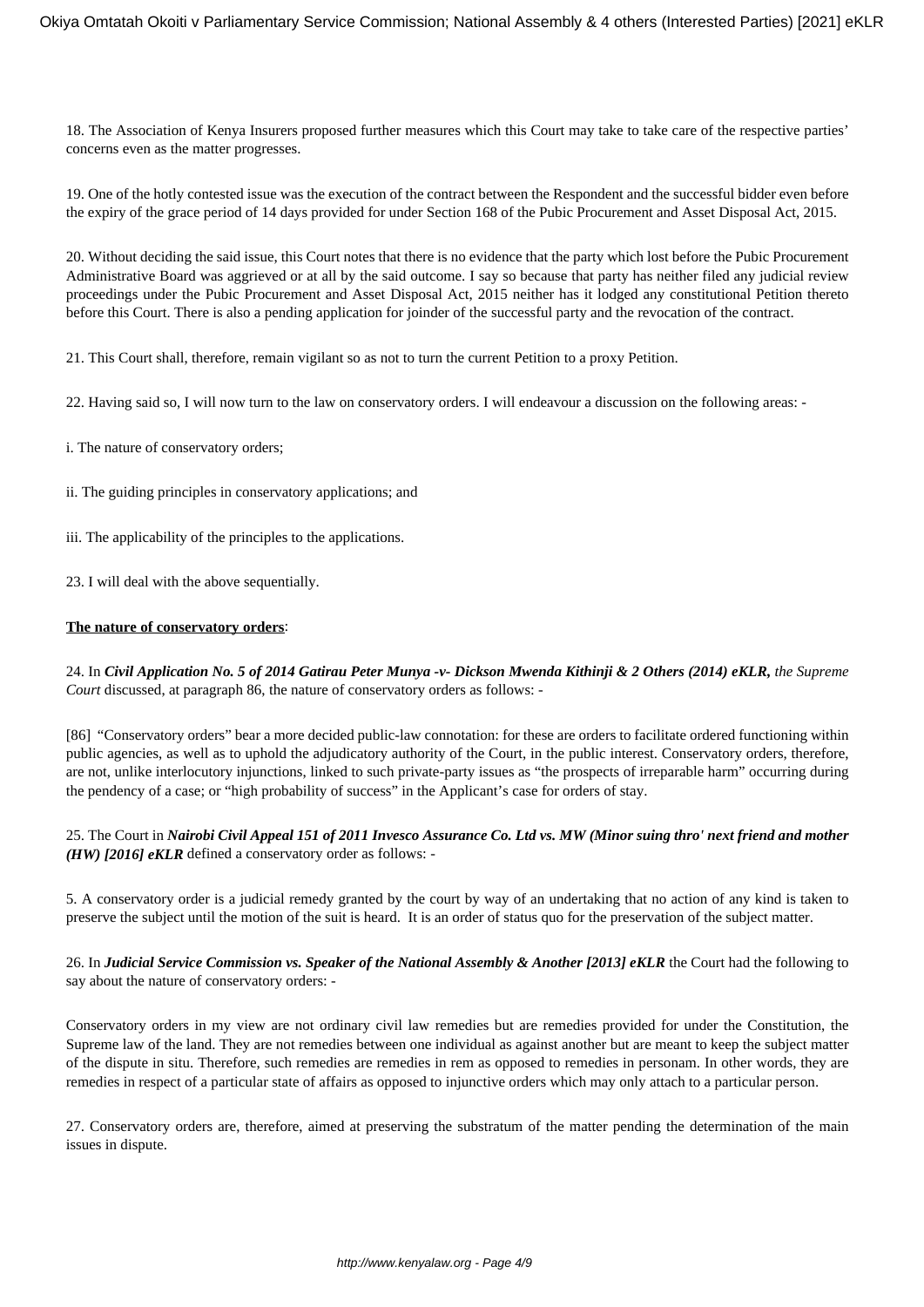28. Given the interlocutory nature of conservatory orders, it is argued, that there is need for a Court to exercise caution when dealing with any request for such prayers. I agree with that proposition for the reason that matters which are the preserve of the main Petition ought not to be dealt with finality at the interlocutory stage.

29. The foregoing was fittingly captured by **Ibrahim, J** (as he then was) in *Muslim for Human Rights (Milimani) & 2 Others vs Attorney General & 2 Others (2011) eKLR*. The Learned Judge, correctly so, stated as follows: -

The court must be careful for it not to reach final conclusion and to make final findings. By the time the application is decided; all the parties must still have the ability and flexibility to prosecute their cases or present their defences without prejudice. There must be no conclusivity or finality arising that will or may operate adversely vis-a vis the case of either parties. The principle is similar to that in temporary or interlocutory injunctive in civil matters. This is a cardinal principle and happily makes my functions and work here much easier despite walking a tight legal rope that I could easily lose balance with the slightest slip due to any laxity or being carried away by the passion or zeal of persuasion of any one side.

30. The decisions in *Centre for Rights Education and Awareness (CREAW) & 7 Others v. Attorney General (2011) eKLR, Platinum Distillers Limited vs. Kenya Revenue Authority (2019) eKLR* and *Kenya Association of Manufacturers & 2 Others vs. Cabinet Secretary – Ministry of Environment and Natural Resources & 3 Others (2017) eKLR* also variously vouch for the cautionary approach.

31. A Court, therefore, dealing with an application for conservatory orders must maintain the delicate balance of ensuring that it does not delve into issues which are in the realm of the main Petition. In this discourse, I will, therefore, restrain myself from dealing with such issues.

#### **The guiding principles in conservatory applications:**

32. The principles for consideration by a Court in exercising its discretion on whether to grant conservatory orders have been developed by Courts over time. They are now well settled.

33. The *locus classicus* is the Supreme Court in *Gatirau Peter Munya -v- Dickson Mwenda Kithinji & 2 Others* case (supra) where at paragraph 86 stated the Court stated as follows: -

[86] …… Conservatory orders, consequently, should be granted on the inherent merit of a case, bearing in mind the public interest, the constitutional values, and the proportionate magnitudes, and priority levels attributable to the relevant courses.

34. In **Board of Management of Uhuru Secondary School vs. City County Director of Education & 2 Others [2015] eKLR,** the Court summarized the principles for grant of conservatory orders as: -

i. The need for the applicant to demonstrate an arguable *prima facie* case with a likelihood of success, and to show that in the absence of the conservatory orders, he is likely to suffer prejudice.

ii. The second principle is whether the grant or denial of the conservatory relief will enhance the constitutional values and objects of a specific right or freedom in the Bill of Rights.

iii. Thirdly, the Court should consider whether, if an interim conservatory order is not granted, the petition or its substratum will be rendered nugatory.

iv. Whether the public interest will be served or prejudiced by a decision to exercise discretion to grant or deny a conservatory order.

35. In *Wilson Kaberia Nkunja vs. The Magistrate and Judges Vetting Board and Others Nairobi High Court Constitutional Petition No.154 of 2016 (2016) eKLR* the Court summarized three main principles for consideration on whether to grant conservatory orders as follows: -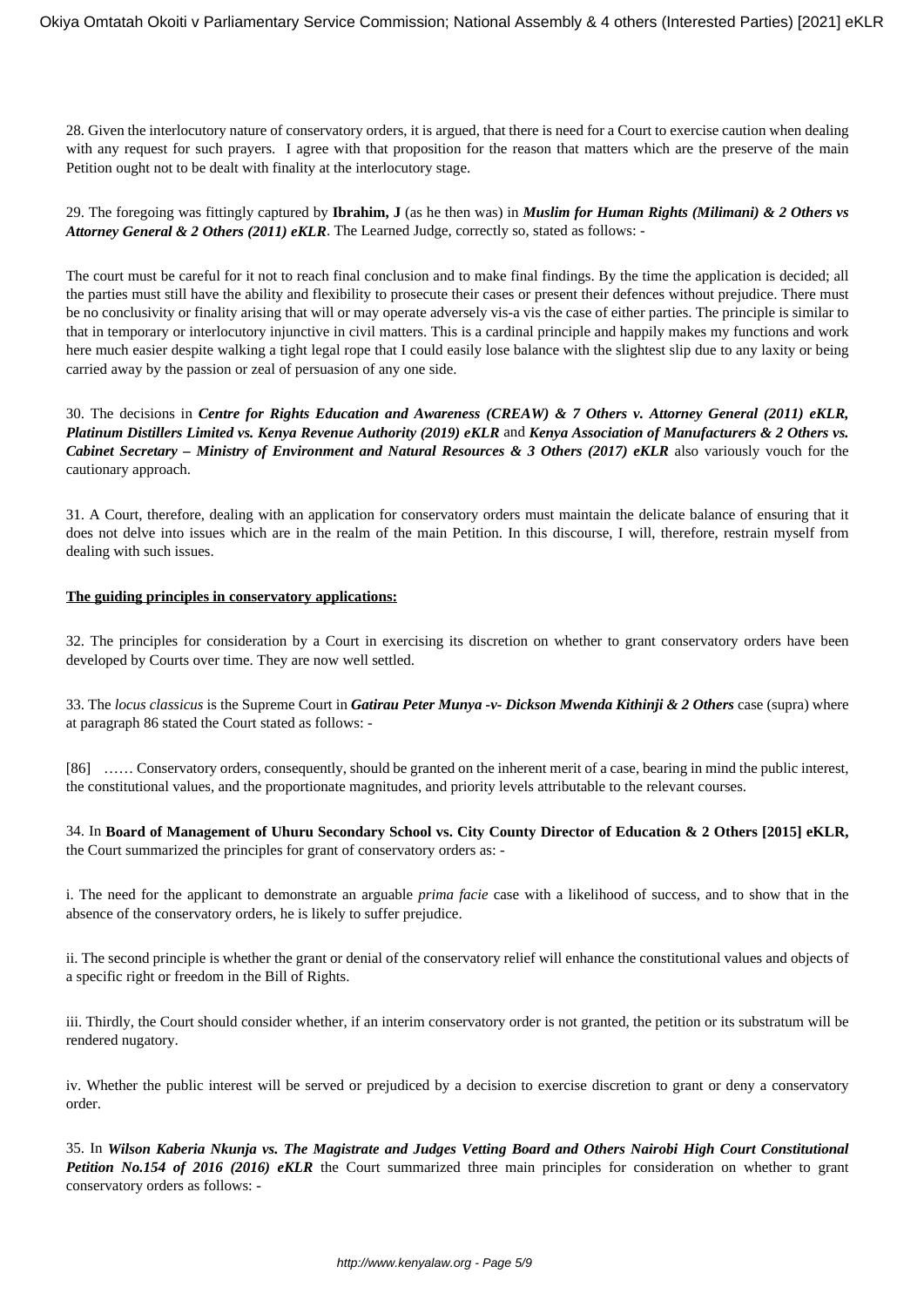(a) An applicant must demonstrate that he has a prima facie case with a likelihood of success and that unless the court grants the conservatory order, there is a real danger that he will suffer prejudice as a result of the violation or threatened violation of the **Constitution** 

(b) Whether, if a conservatory order is not granted, the Petition alleging violation of, or threat of violation of rights will be rendered nugatory; and

(c) The public interest must be considered before grant of a conservatory order.

36. The above principles are, however, not exhaustive. Depending on the nature of the matter under consideration, there may be other parameters which a Court ought to look into. Such may include the effect of the orders on the determination of the case, whether there is eminent danger to infringement of the human rights and fundamental freedoms under the Bill of Rights, the applicability of the doctrine of presumption of constitutionality of statutes, whether the Applicant is guilty of laches, among many others.

## **The applicability of the principles to the Notice of Motion dated 30th September, 2021:**

## **i. A** *prima-facie* **case:**

37. A *prima facie* case was defined in *Mrao vs. First American Bank of Kenya Limited & 2 Others* (2003) KLR 125 to mean: -

…. In a civil application includes but is not confined to a 'genuine and arguable case'. It is a case which, on the material presented to the court, a tribunal properly directing itself will conclude that there exists a right which has apparently been infringed by the opposite party as to call for an explanation or rebuttal from the later.

38. The Court of Appeal in Nairobi Civil Appeal No. 44 of 2014 *Naftali Ruthi Kinyua vs. Patrick Thuita Gachure & Another* (2015) eKLR while dealing with what a *prima facie* case is, made reference to Lord Diplock in *American Cyanamid vs. Ethicon Limited (1975) AC 396,* when the Judge stated thus: -

If there is no prima facie case on the point essential to entitle the plaintiff to complain of the defendant's proposed activities, that is the end of any claim to interlocutory relief.

39. What constitutes a *prima-facie* case was further dealt with by the Court of Appeal in *Mirugi Kariuki -vs- Attorney General* Civil Appeal No. 70 of 1991 (1990-1994) EA 156, (1992) KLR 8. The Court, in an appeal against refusal to grant leave to institute judicial review proceedings by the High Court, stated as follows: -

It is wrong in law for the Court to attempt an assessment of the sufficiency of an applicant's interests without regard to the nature of his complaint. If he fails to show……. that there has been a failure of public duty, this court would be in error if it granted leave. The curb represented by the need for the applicant to show, when he seeks leave to apply, that he has a case, is an essential protection against abuse of the legal process. It enables this court to prevent abuse by busy-bodies, cranks and other mischief-makers.... In this appeal, the issue is whether the applicant in his application for leave to apply for orders of certiorari and mandamus demonstrated to the High Court a prima facie case for the grant of those orders. Clearly, once breach of the rules of natural justice was alleged, the exercise of discretion by the Attorney General under section 11(1) of this Act was brought into question. **Without a rebuttal to these allegations**, this appellant certainly disclosed a prima-facie case. For that, he should have been granted leave to apply for the orders sought. (emphasis added).

40. In *Re Bivac International SA (Bureau Veritas)* (2005) 2 EA 43, the Court while expounding on what a *prima-facie* case or arguable case is, stated that such a decision is not arrived at by tossing a coin or waving a magic hand or raising a green flag, but instead a Court must undertake an intellectual exercise and consider without making any findings, the scope of the remedy sought, the grounds and the possible principles of law involved.

41. In sum, therefore, in determining whether a matter discloses a *prima-facie* case, a Court must look at the case as a whole. It must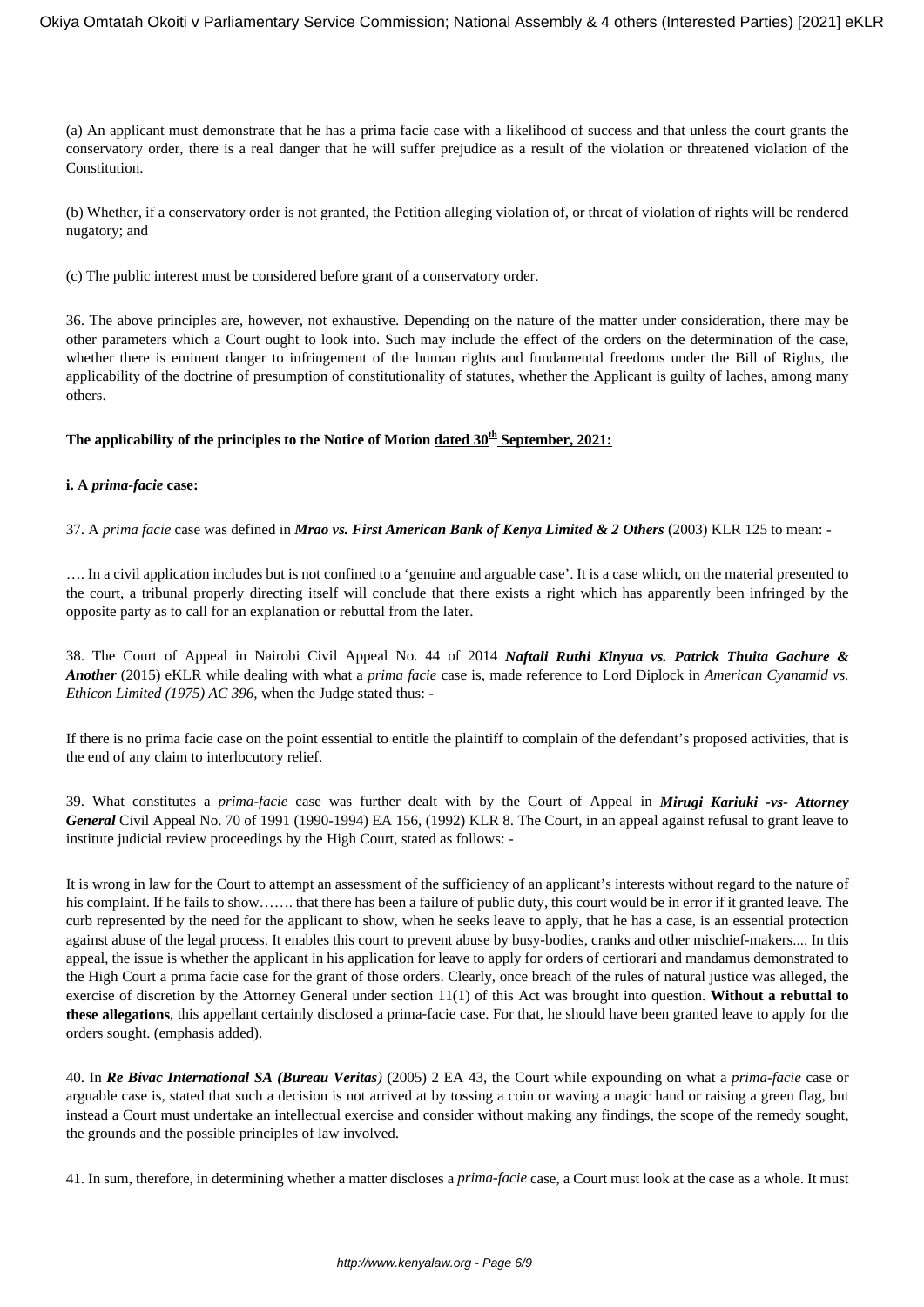weigh, *albeit* preliminarily, the pleadings, the factual basis, the respective parties' positions, the remedies sought and the law. In so doing, a Constitutional Court must be guided by Articles 22 (1) and 258(1) of the Constitution which provisions are on the right to institute Court proceedings whenever a right or fundamental freedom in the Bill of Rights has been denied, violated or infringed, or is threatened or the when the Constitution has been contravened, or is threatened with contravention.

42. Returning to the case at hand, the Petitioner's case is hinged on the allegation that the impugned tender is likely to lead to loss of public funds.

43. The Respondent has put up a rebuttal on the Petition. This Court has also invited the Interested Parties to share their views of the Petition.

44. On the basis of the issues raised in the Petition, this Court is satisfied that the Petition constitute a *prima-facie* case.

## **(ii) Whether the Petitioner will suffer prejudice and the cases rendered nugatory unless the conservatory orders are granted:**

45. The *Black's Law Dictionary 10th Edition Thomson Reuters* at page 1370 defines '*prejudice***'** as follows: -

Damage or detriment to one's legal rights or claims.

46. Will any party, therefore, suffer any damage or detriment if the conservatory orders are not granted" Generally, any contravention or threat to contravention of the Constitution or any infringement or threatened infringement of human rights and fundamental freedoms in the Bill of Rights is an affront to the people of Kenya. That is the clear purport of the Preamble and Chapter 1 of the Constitution.

47. Courts must, in dealing with Petitions brought under the various provisions of the Constitution, be careful in determining the prejudice at least at the preliminary stages. I say so because, at such stages of the proceedings, the provisions of the Constitution alleged to have been infringed or threatened with infringement are yet to be subjected to legal scrutiny.

48. Therefore, the damage or threat thereof to the rights and fundamental freedoms or to the Constitution must be so real that the Court can unmistakably arrive at such an interim finding. Such a breach or threat should not be illusory or presumptive. It must be eminent.

49. According to the Petitioner, the damage in issue is the possible loss of public funds. At this preliminary stage, suffice to say that Respondent, the 4<sup>th</sup> and the 5<sup>th</sup> Interested Parties share a contrary position. The evidence by the parties is, however, yet to be tested in a full hearing.

50. Speaking of evidential proof, the Court of Appeal in *Civil Application Nai. 31 of 2016 Alfred N. Mutua v Ethics & Anti-Corruption Commission (EACC) & 4 Others* [2016] eKLR stated as follows: -

35. In the instant case, the trial judge made a finding that there was no threat of violation of the applicant's fundamental rights and freedoms. We remind ourselves that the trial judge made this finding in an interlocutory application. **In our view, whether there is a threatened violation is a matter of fact to be ascertained in a full hearing of the Petition.**

51. The  $1<sup>st</sup>$  and  $2<sup>nd</sup>$  Interested Parties have shared the position taken by the Respondent and decried the possibility of rendering the Members of Parliament without any medical cover as from the 1<sup>st</sup> January 2022 if the orders sought are granted. They contended that there is a real likelihood of exposing the Members of Parliament to no medical cover by the end of this month and that the time between now and the expiry of the current medical cover is less than a month and no procurement of a medical cover can be undertaken within such a short period.

52. The Respondent, the 1<sup>st</sup> and the 2<sup>nd</sup> Interested Parties, therefore, argue that going by the assurance given by the 4<sup>th</sup> and 5<sup>th</sup> Interested Parties that there can be no loss of public funds in the impugned procurement, then no interim orders ought to be issued, but instead the matter ought to be expedited.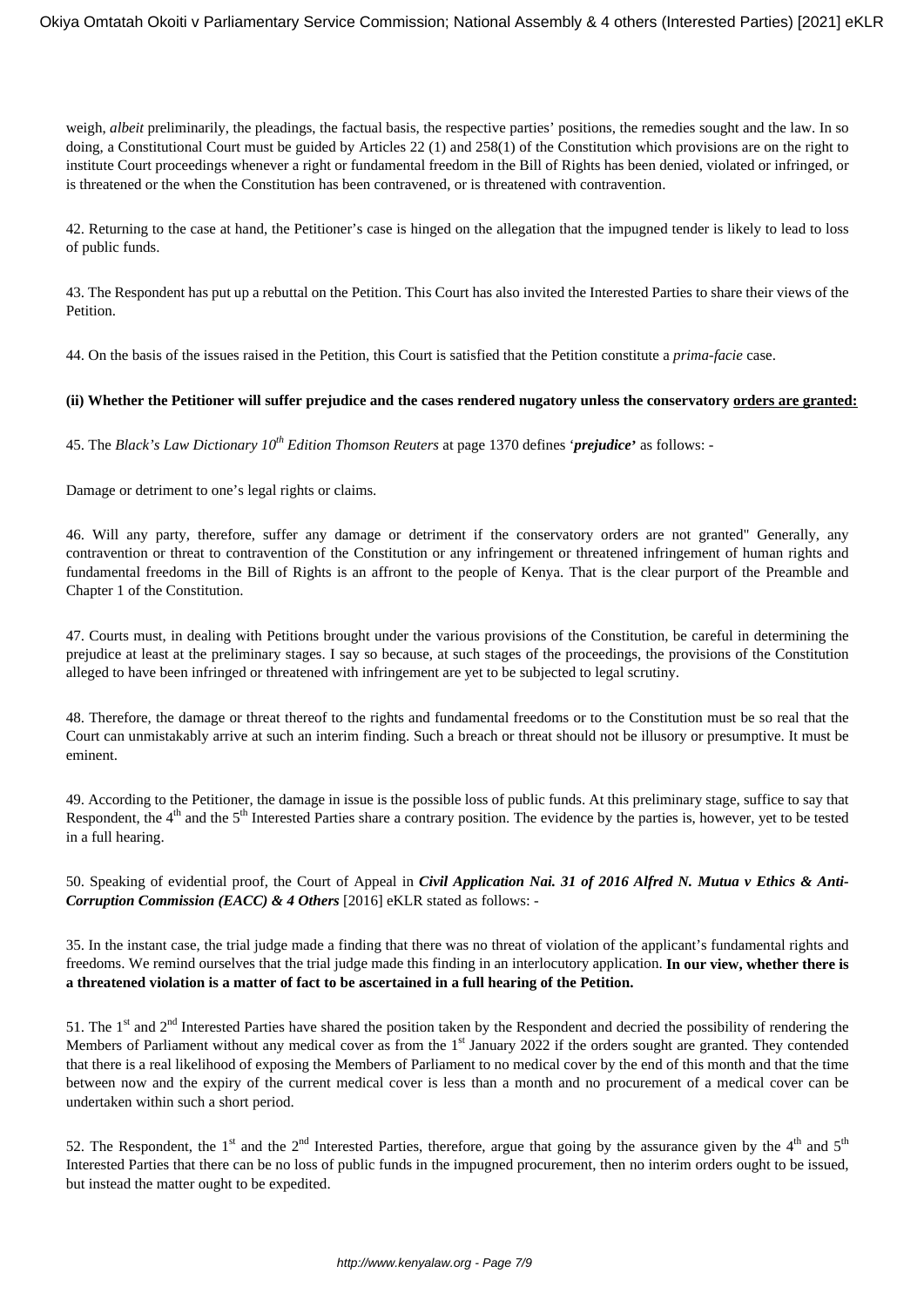53. The respective positions have been duly considered.

54. This Court finds that the possibility of exposing the Members of Parliament to no medical cover by 1<sup>st</sup> January, 2022 is so real. Conversely, the issue as to whether the procurement will result to loss of public funds is not settled. It awaits the main hearing of the Petition.

55. As to whether the Petition will be rendered nugatory if no orders are granted, this Court takes the position that the issues raised in the Petition subsist and ought to be determined in a full hearing. The determination of the Petition will accord direction and serve as a good guide on the issues raised now and in the future. In other words, the Petition cannot be rendered nugatory in the absence of the orders sought.

56. In the end, this Court, therefore, finds that the Respondent and the Members of Parliament stand to suffer real damage if the interim orders are granted and that the failure to grant the conservatory orders will not render the Petition nugatory.

#### **(iii) Public interest:**

*57. 'Public interest'* is defined by the *Black's Law Dictionary 10th Edition* at page 1425 as: -

The general welfare of a populace considered as warranting recognition and protection. Something in which the public as a whole has stake especially in something that justifies government regulation.

58. Broadly speaking, the Constitution and the laws govern the people. As such, the Constitution remains supreme and the laws are always presumed to be constitutional until the contrary is proved. In a matter, therefore, where the constitutionality of a statute is impugned or an issue arises as to whether the Constitution is contravened, Courts must weigh, with care and at a preliminary stage, the alleged breach against the provisions of the Constitution and the doctrine of presumption of constitutionality of statutes.

59. The Constitution under Article 127 establishes the Respondent. It then provides the duties of the Respondent in Article 127(6). One of its duties is to ensure that it undertakes measures to ensure the well-being of the members and staff of Parliament. The procurement of the medical cover is, hence, a way of discharging the constitutional mandate. However, such process must be undertaken within the Constitution and the law.

60. On the basis of the foregoing, and in the exceptional circumstances in this matter, this Court finds that public interest tilts in favour of the Respondent. It is in public interest that the members of Parliament are not exposed to a situation where they will be rendered without any medical cover, at least, at the moment.

## **Disposition:**

61. The above analysis yields that the Petitioner has not, in the meantime, successfully laid a basis for the grant of the orders sought in the application.

62. That being the case, the application is unsuccessful. However, given the nature of the Petition herein and the other pending applications, there is need for appropriate directions and for expeditious disposal of this matter.

63. In the end, the following orders hereby issue: -

# **a. The Notice of Motion dated 30th September, 2021 is hereby dismissed.**

**b. The Notice of Motion dated 9 th December, 2021 is hereby marked as spent.**

**c. Minet Kenya Insurance Brokers Limited is hereby enjoined in these proceedings as the 6th Interested Party.**